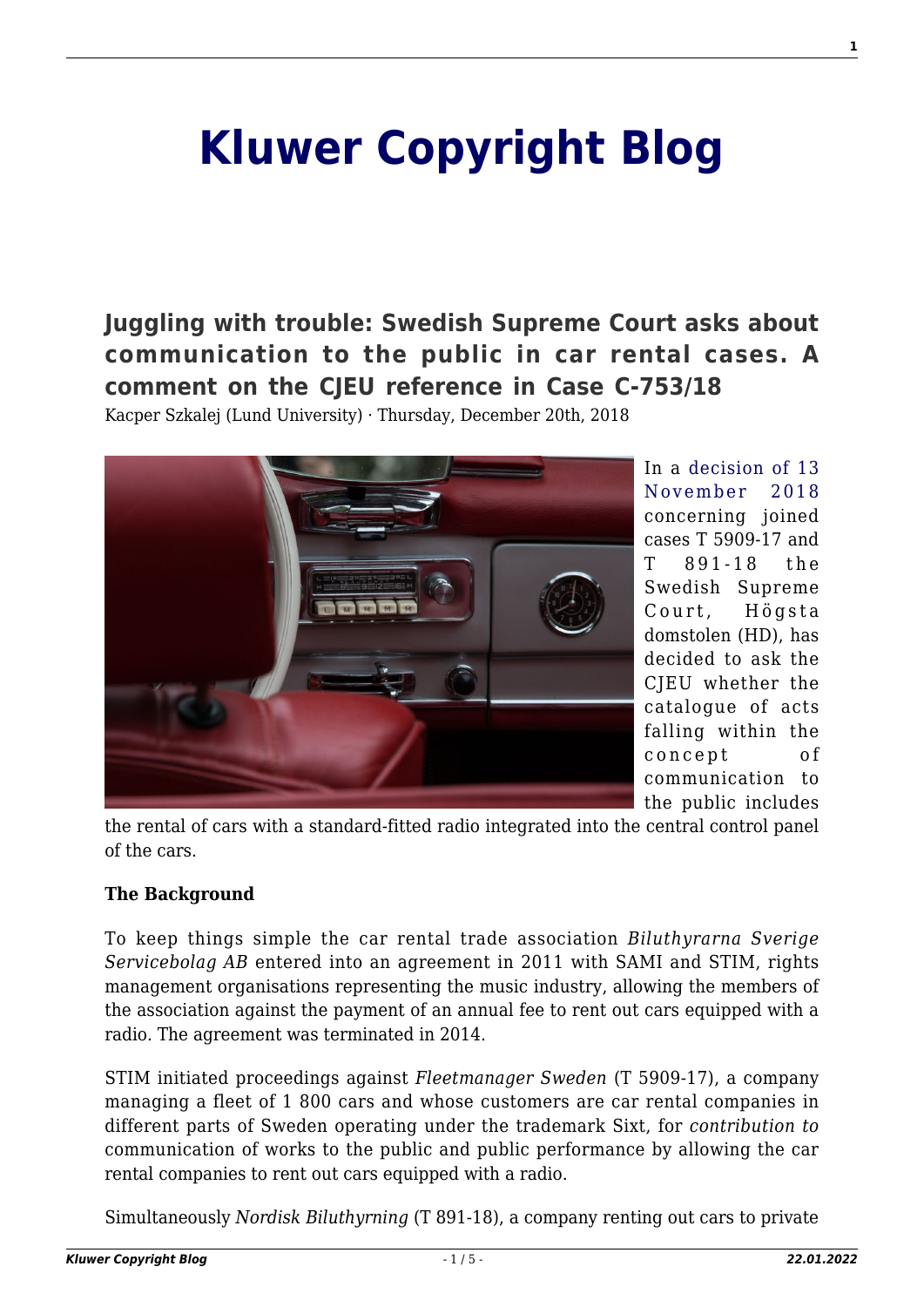individuals, companies and public authorities, sought a declaratory judgement against SAMI that it was not obliged to pay remuneration to SAMI (for the period 1 January 2015 – 31 December 2016), under section 47 Swedish Copyright Act implementing Article 8(2) Rental and Lending Rights Directive, for the reason that the company's cars were equipped with a radio and a CD player.

While in *Fleetmanager* the first instance court did not accept Fleetmanager's contributory liability, in both cases the respective first instance courts (in *Nordisk Bilhutyrning* it was the Patent and Market Court, PMD, since the proceedings were initiated after the court reform introducing the specialised court) found that the provision for rental purposes of cars equipped with a radio such as in the present cases amounts to a copyright relevant act. In *Fleetmanager* this was a public performance (of a work), while in *Nordisk Biluthyrning* a communication to the public (of sound recordings).

On appeal, in *Fleetmanager* the Court of Appeal over Skåne and Blekinge affirmed the first instance judgment, but in *Nordisk Biluthyrning* the Patent and Market Court of Appeal, PMÖD, reversed the PMD decision holding instead that Nordisk Biluthyrning cannot be considered to communicate sound recordings. That conclusion was grounded in the observation that, beyond the mere provision of a radio in cars, there was no instance of intervening activity by Nordisk Biluthyrning when sound recordings are made available for the drivers and passengers of the rented cars. The Court also regarded the circumstances as not comparable to a situation whereby an 'apparatus' is provided as well as a sound recording in physical or digital form that can be played, or listened to, with the aid of the apparatus (distinguishing therefore the circumstances in [C-162/10](http://curia.europa.eu/juris/liste.jsf?num=C-162/10&language=EN) *[Phonographic Performance](http://curia.europa.eu/juris/liste.jsf?num=C-162/10&language=EN)*). Both cases were further appealed to HD.

## **The Reference**

Noting first that the concepts of communication to the public in Article 8(2) Rental and Lending Rights Directive and Article 3(1) InfoSoc Directive are to be assessed in accordance with the same criteria (referring to [C-117/15](http://curia.europa.eu/juris/liste.jsf?num=C-117/15) *[Reha Training](http://curia.europa.eu/juris/liste.jsf?num=C-117/15),* paras 33-34) and recognising the CJEU's plentiful judgments on communication to the public, HD held that it was not possible to answer, on the basis of the CJEU's case law (contrary to what PMÖD had concluded), whether the renting of cars which are standard-fitted with a radio receiver constitutes a communication to the public, either under Article 3(1) InfoSoc Directive or Article 8(2) Rental and Lending Rights Directive, nor to what extent Recital 27 InfoSoc Directive is relevant to the issue at hand. For this reason, HD decided to ask, a bit shyly perhaps, the following two questions:

- 1. Does the rental of cars which are standard-fitted with radio receivers mean that the one that is renting out the cars is a user that accomplishes a communication to the public within the meaning of Article 3(1) InfoSoc Directive and Article 8(2) Rental and Lending Rights Directive?
- 2. What relevance, if any, does the scope [extent of activity] of the car rental business, and the rental period have?

*[translated by author]*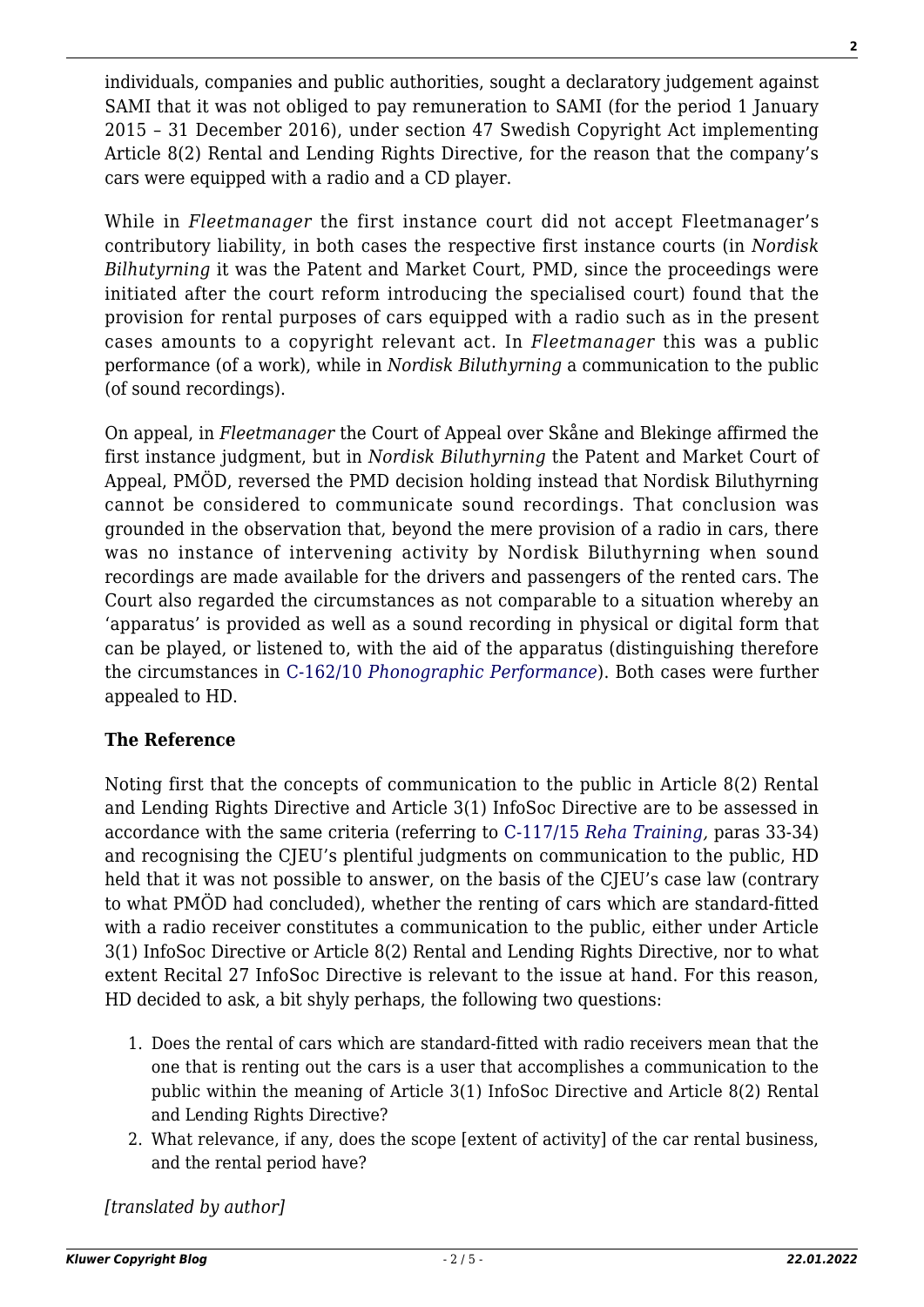#### **The Comment**

The two cases essentially concern the question of whether the rental of a  $21<sup>st</sup>$  century vehicle with an integrated radio forming part of the car's central control panel amounts to a communication to the public. The Court is equipped with the CJEU's many judgments on communication to the public, but the two cases are characterised by the remarkably different circumstance that the radio wave receiving equipment at hand cannot be easily inserted into, nor removed from, the car; as opposed to a television set, or radio in a hotel room (e.g. [C-306/05](http://curia.europa.eu/juris/liste.jsf?num=C-306/05) *[SGAE](http://curia.europa.eu/juris/liste.jsf?num=C-306/05)*, [C-162/10](http://curia.europa.eu/juris/liste.jsf?num=C-162/10&language=EN) *[Phonographic](http://curia.europa.eu/juris/liste.jsf?num=C-162/10&language=EN) [Performance](http://curia.europa.eu/juris/liste.jsf?num=C-162/10&language=EN)*), a spa ([C-351/12](http://curia.europa.eu/juris/documents.jsf?num=C-351/12) *[OSA](http://curia.europa.eu/juris/documents.jsf?num=C-351/12)*), a rehabilitation centre ([C-117/15](http://curia.europa.eu/juris/liste.jsf?num=C-117/15) *[Reha Training](http://curia.europa.eu/juris/liste.jsf?num=C-117/15)*), or indeed a radio in a dentist's waiting room ([C‑135/10](http://curia.europa.eu/juris/liste.jsf?num=C-135/10&language=EN) *[SCF](http://curia.europa.eu/juris/liste.jsf?num=C-135/10&language=EN)*). Such rooms do not usually come with such equipment pre-installed as part of the construction/refurbishment company's standard offer, instead it is placed there subsequently and can easily be removed and reconfigured at any time by the owner of the room. With the first question the Court prima facie seeks to ascertain the scope of the communication to the public right. The real question is whether the car rental service operator is merely providing the facilities for a communication, which Recital 27 InfoSoc Directive expressly clarifies falls outside the right, or, indeed, whether it is even doing that because not only are the radios part of the standard fitting but they are integrated into the car's interior design by the manufacturer. A more appropriate analogy to the cases at hand would not be televisions in hotel rooms but integrated network cards that are part of a laptop.

The second question, with a noticeably general scope, according to HD concerns the *Nordisk Biluthyrning* case, even though the answer to the question (as it is contextualised below on the basis of HD's decision) may also be relevant in *Fleetmanager*. Essentially with the second question HD seeks to receive clarity on how it should interpret "a fairly large amount of persons" (constituting a *public*) as referred to in *Reha Training*, para 41. In *Nordisk Biluthyrning* on the evidence submitted ca 200 rental transactions occurred per year, therefore raising questions about the minimum amount that may comprise a public. Nordisk Biluthyrning submitted that this corresponded to ca 200 different car renters, making it therefore on average less than 1 car rental per day over a year. Since it relates to the definition of 'public' the second question is intended to be a conditional one and becomes relevant only if a communication is deemed to take place.

There are a number of intricacies that HD does not mention in its question. Should the CJEU hold that a car rental company is in fact communicating protected content, the second step in the assessment is to determine whether that communication occurs to the public. That public, or rather drivers and potential passengers, is made up of both individuals acting in a private capacity and individuals acting in an official capacity on behalf of their employer, such as a private company or a public authority. One of the questions that will require an answer following such an outcome is therefore whether the latter group of vehicle users also form part of the '*public'*. In any event, the circumstances of the case present an opportunity to seek clarity on the need to take account of concurrent *and successive* access to protected subject matter (*[Reha](http://curia.europa.eu/juris/liste.jsf?num=C-117/15) [Training](http://curia.europa.eu/juris/liste.jsf?num=C-117/15)*, para 44) in the context of determining the existence of a public as such. A standard car of regular size normally fits up to 5 people, while any other 5 people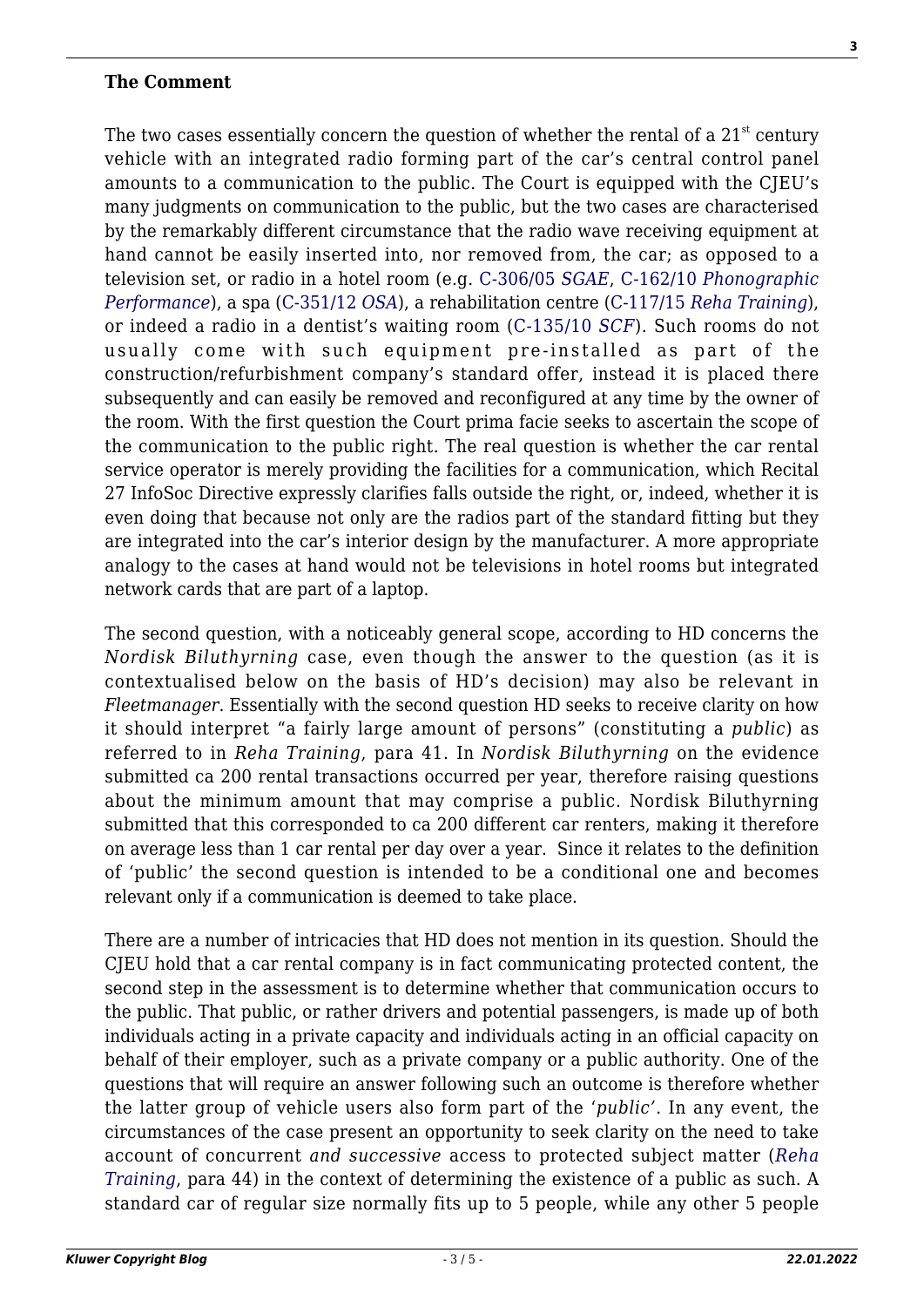subsequently renting the same car will likely, much like a hotel guest watching television, hear different music if they turn on the radio while in the car.

Another question that may require an answer, should a communication be deemed to occur, is whether the group of people that will ultimately be considered to fall within the definition of a public will simultaneously constitute a *new* public. It will be difficult to hold that that communication is made with technical means different from the means used for the original communication, especially that the car rental companies are not interfering with the signal in any way, and are placed at the receiving end, rather than the broadcasting end, but the result would seem to be that a new public criterion will become relevant for the determination of whether a communication to the public does occur. Interestingly, both Fleetmanager and Nordisk Biluthyrning claim that the car users through their smartphones, which can be connected to the standard-fitted, integrated audio system, have access to protected content and which can for that reason be listened to through the same car audio system; the difference being that the internet and not radio waves are the source of the signal which the radio station is broadcasting (communicating). This is an important circumstance that ought perhaps to play an apparent role in the request for the preliminary ruling, for even if a communication to *a* public is deemed to occur, the question will remain whether it is a public that was (not) taken into account by the rightholders.

## **Kluwer IP Law**

The **2021 Future Ready Lawyer survey** showed that 81% of the law firms expect to view technology as an important investment in their future ability to thrive. With Kluwer IP Law you can navigate the increasingly global practice of IP law with specialized, local and cross-border information and tools from every preferred location. Are you, as an IP professional, ready for the future?

[Learn how](https://www.wolterskluwer.com/en/solutions/kluweriplaw?utm_source=copyrightnblog&utm_medium=articleCTA&utm_campaign=article-banner) **[Kluwer IP Law](https://www.wolterskluwer.com/en/solutions/kluweriplaw?utm_source=copyrightnblog&utm_medium=articleCTA&utm_campaign=article-banner)** [can support you.](https://www.wolterskluwer.com/en/solutions/kluweriplaw?utm_source=copyrightnblog&utm_medium=articleCTA&utm_campaign=article-banner)

*To make sure you do not miss out on regular updates from the Kluwer Copyright Blog, please subscribe [here.](http://copyrightblog.kluweriplaw.com/newsletter)*